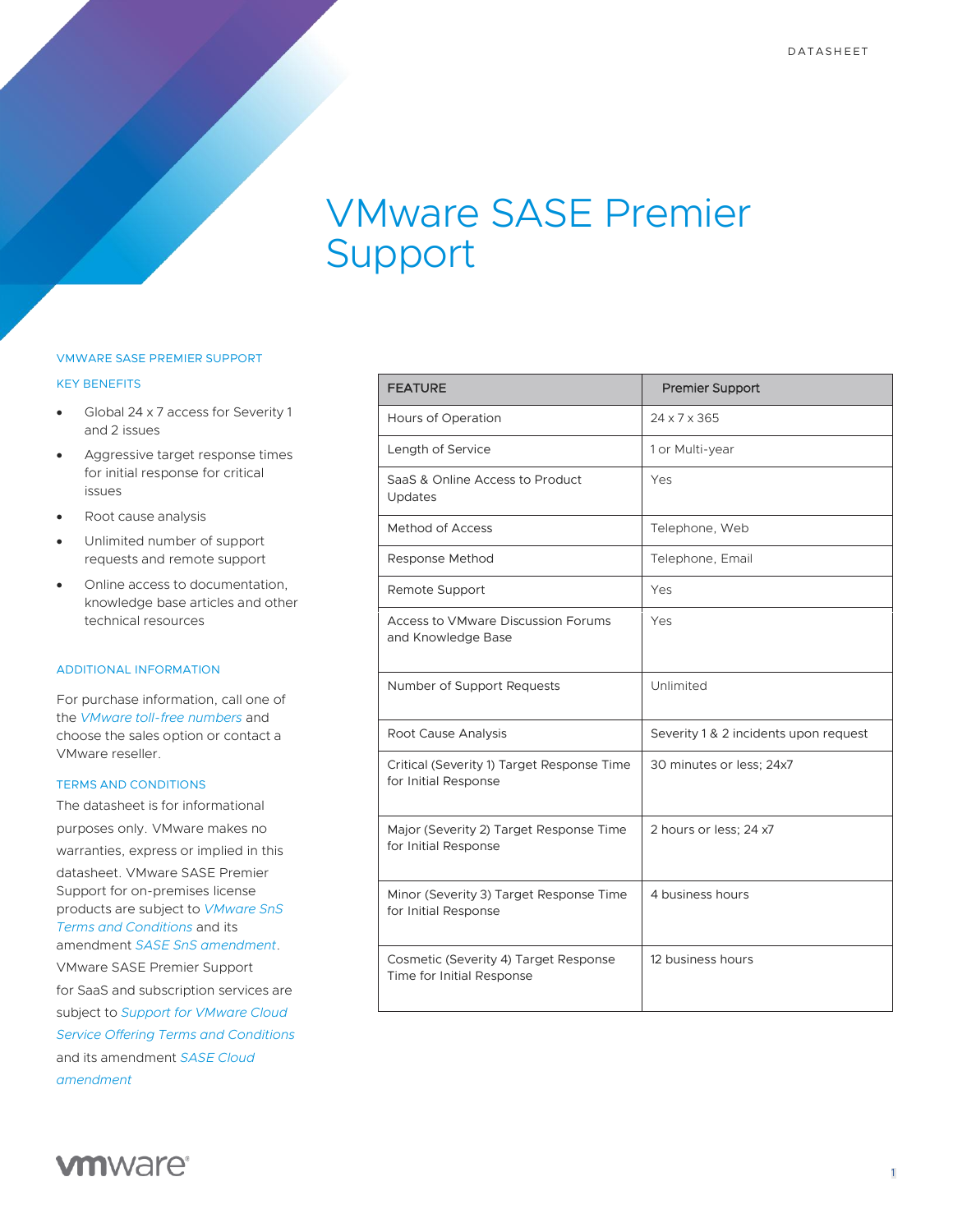| <b>BUSINESS HOURS</b>              | MONDAY-FRIDAY                 |
|------------------------------------|-------------------------------|
| North America                      | 8 AM – 6 PM (Local Time Zone) |
| Alaska, Hawaii                     | 8 AM - 6 PM (PST/PDT)         |
| Latin America                      | 8 AM - 6 PM (Local Time Zone) |
| Europe, Middle East, Africa (EMEA) | 8 AM - 6 PM (GMT/GMT+1)       |
| Asia, Pacific Rim                  | 8 AM - 6 PM (SGT)             |
| Japan (APJ)                        | $9$ AM $-6$ PM (JST)          |
| Australia/New Zealand              | 8 AM - 6 PM (Sydney AET)      |

| <b>SEVERITY</b>       | <b>DEFINITION</b>                                                                                                                                                                                                                                                                                                                                                                                                                                                                                                  |
|-----------------------|--------------------------------------------------------------------------------------------------------------------------------------------------------------------------------------------------------------------------------------------------------------------------------------------------------------------------------------------------------------------------------------------------------------------------------------------------------------------------------------------------------------------|
| Critical (Severity 1) | Critical production issue that severely<br>impacts your use of the service. The<br>situation halts your business operations, and<br>no procedural workaround exists.<br>Service is down or unavailable<br>Data corrupted or lost and must restore<br>from backup<br>A critical documented feature / function<br>is not available.<br>Severity 1 issues require the customer to<br>have dedicated resources available to work<br>on the issue on an ongoing basis with<br>VMware.                                   |
| Major (Severity 2)    | Major functionality is impacted, or<br>significant performance degradation is<br>experienced. The situation is causing a<br>high impact to portions of your business<br>operations, and no reasonable<br>workaround exists.<br>Service is operational but highly<br>degraded performance to the point of<br>major impact on usage.<br>Important features of the Software as a<br>Service offering are unavailable with no<br>acceptable workaround; however,<br>operations can continue in a restricted<br>fashion |
| Minor (Severity 3)    | There is a partial, non-critical loss of use of<br>the service with a medium-to-low impact<br>on your business, but your business<br>continues to function. Short-term<br>workaround is available, but not scalable                                                                                                                                                                                                                                                                                                |

**vmware**<sup>®</sup>